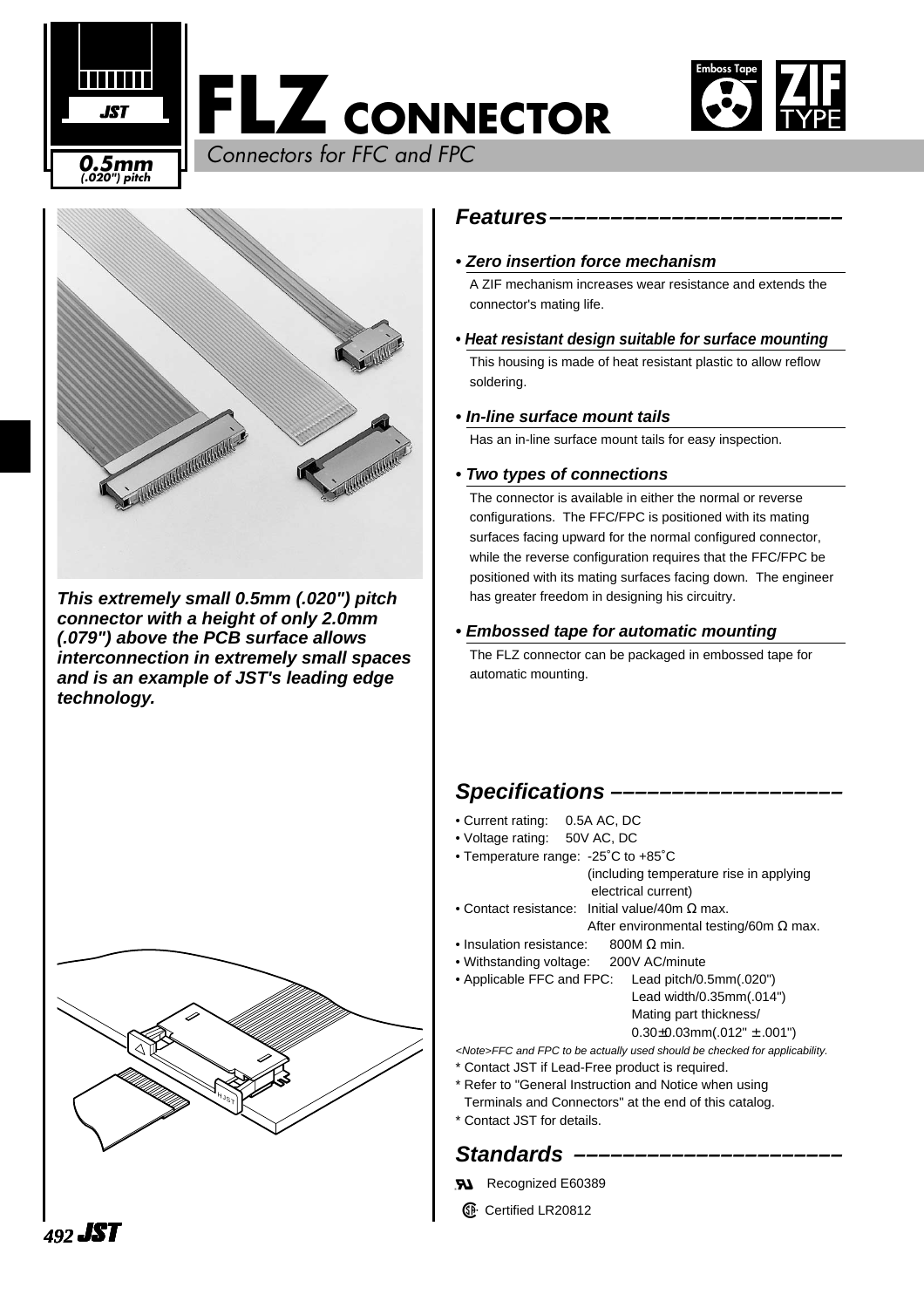#### **Connector –––––––––––––––––––––––––––––––––––––––––––––––––––––––––––––––**



| Cir-<br>cuits   | Model No.    |                          | Dimensions mm(in.) |            | $Q'$ ty / |
|-----------------|--------------|--------------------------|--------------------|------------|-----------|
|                 | Normal type  | Reverse type             | A                  | B          | reel      |
| 6               | 06FLZ-SM1-TB | 06FLZ-RSM1-TB            | 2.5(.098)          | 8.9(.350)  | 2,000     |
| $\overline{7}$  | 07FLZ-SM1-TB | 07FLZ-RSM1-TB            | 3.0(.118)          | 9.4(.370)  | 2,000     |
| 8               | 08FLZ-SM1-TB | 08FLZ-RSM1-TB            | 3.5(.138)          | 9.9(.390)  | 2,000     |
| 9               | 09FLZ-SM1-TB | 09FLZ-RSM1-TB            | 4.0(.157)          | 10.4(.409) | 2,000     |
| 10              | 10FLZ-SM1-TB | 10FLZ-RSM1-TB            | 4.5(.177)          | 10.9(.429) | 2,000     |
| 11              | 11FLZ-SM1-TB | 11FLZ-RSM1-TB            | 5.0(.197)          | 11.4(.449) | 2,000     |
| 12              | 12FLZ-SM1-TB | 12FLZ-RSM1-TB            | 5.5(.217)          | 11.9(.469) | 2,000     |
| 13              | 13FLZ-SM1-TB | 13FLZ-RSM1-TB            | 6.0(.236)          | 12.4(.488) | 2,000     |
| 14              | 14FLZ-SM1-TB | 14FLZ-RSM1-TB            | 6.5(.256)          | 12.9(.508) | 2,000     |
| 15              | 15FLZ-SM1-TB | 15FLZ-RSM1-TB            | 7.0(.276)          | 13.4(.528) | 2,000     |
| 16              | 16FLZ-SM1-TB | 16FLZ-RSM1-TB            | 7.5(.295)          | 13.9(.547) | 2,000     |
| 17              | 17FLZ-SM1-TB | 17FLZ-RSM1-TB            | 8.0(.315)          | 14.4(.567) | 2,000     |
| 18              | 18FLZ-SM1-TB | 18FLZ-RSM1-TB            | 8.5(.335)          | 14.9(.587) | 2,000     |
| 19              | 19FLZ-SM1-TB | 19FLZ-RSM1-TB            | 9.0(.354)          | 15.4(.606) | 2,000     |
| $\overline{20}$ | 20FLZ-SM1-TB | 20FLZ-RSM1-TB            | 9.5(.374)          | 15.9(.626) | 2,000     |
| $\overline{21}$ | 21FLZ-SM1-TB | 21FLZ-RSM1-TB            | 10.0(.394)         | 16.4(.646) | 2.000     |
| $\overline{22}$ | 22FLZ-SM1-TB | 22FLZ-RSM1-TB            | 10.5(.413)         | 16.9(.665) | 2,000     |
| 23              | 23FLZ-SM1-TB | 23FLZ-RSM1-TB            | 11.0(.433)         | 17.4(.685) | 2,000     |
| 24              | 24FLZ-SM1-TB | 24FLZ-RSM1-TB            | 11.5(.453)         | 17.9(.705) | 2,000     |
| 25              | 25FLZ-SM1-TB | 25FLZ-RSM1-TB            | 12.0(.472)         | 18.4(.724) | 2,000     |
| 26              | 26FLZ-SM1-TB | 26FLZ-RSM1-TB            | 12.5(.492)         | 18.9(.744) | 2,000     |
| 27              | 27FLZ-SM1-TB | 27FLZ-RSM1-TB            | 13.0(.512)         | 19.4(.764) | 2,000     |
| 28              | 28FLZ-SM1-TB | 28FLZ-RSM1-TB            | 13.5(.531)         | 19.9(.783) | 2,000     |
| 30              | 30FLZ-SM1-TB | 30FLZ-RSM1-TB            | 14.5(.571)         | 20.9(.823) | 2,000     |
| 33              | 33FLZ-SM1-TB | $\overline{\phantom{a}}$ | 16.0(.630)         | 22.4(.882) | 2,000     |

#### Material and Finish

Contact: Phosphor bronze, tin/lead-plated<br>Slider housing: Nylon 46, UL94V-0<br>Receptacle housing: Nylon 46, UL94V-0<br>( )FLZ-SM1-TB, gray<br>Solder tab: Phosphor bronze, tin/lead-plated<br>Solder tab: Phosphor bronze, tin/lead-plate

Note: The products listed above are supplied on embossed tape.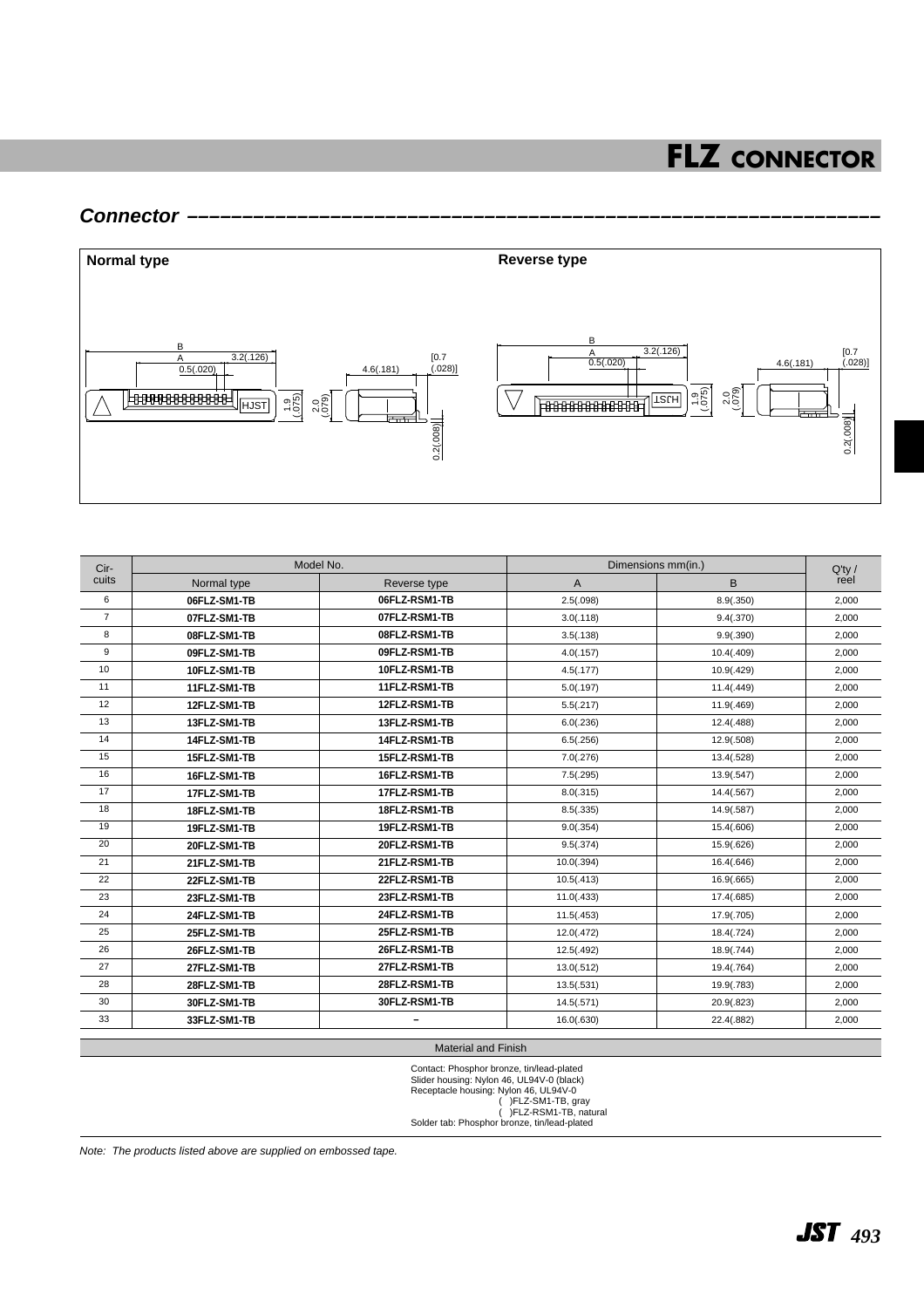### **Connector <Inner-lock type>––––––––––––––––––––––––––––––––––––––––––––––––**



| Model No.      |                 | Dimensions mm(in.) |             | $Q'$ ty / |
|----------------|-----------------|--------------------|-------------|-----------|
| Normal type    | Reverse type    | A                  | B           | reel      |
| -              | 13FLZ-RSM1-R-TB | 6.0(.236)          | 13.1(.516)  | 2,000     |
| 30FLZ-SM1-R-TB |                 | 14.5(.571)         | 21.6( .850) | 2,000     |
| 32FLZ-SM1-R-TB | 32FLZ-RSM1-R-TB | 15.5(.610)         | 22.6(.890)  | 2,000     |
| 34FLZ-SM1-R-TB | 34FLZ-RSM1-R-TB | 16.5(.650)         | 23.6(.929)  | 2,000     |
| 36FLZ-SM1-R-TB | 36FLZ-RSM1-R-TB | 17.5(.689)         | 24.6(.969)  | 2,000     |
| 40FLZ-SM1-R-TB | 40FLZ-RSM1-R-TB | 19.5(.768)         | 26.6(1.047) | 2,000     |
| 42FLZ-SM1-R-TB |                 | 20.5(.807)         | 27.6(1.087) | 2,000     |
| 45FLZ-SM1-R-TB | -               | 22.0(.866)         | 29.1(1.146) | 2,000     |
| 50FLZ-SM1-R-TB |                 | 24.5(.965)         | 31.6(1.244) | 2,000     |
|                |                 |                    |             |           |

Material and Finish

Contact: Phosphor bronze, tin/lead-plated<br>Slider housing: Nylon 46, UL94V-0<br>(black)<br>Receptacle housing: Nylon 46, UL94V-0<br>(PEZ-SM1-R-TB, gray<br>(PEZ-RSM1-R-TB, natural<br>Solder tab: Phosphor bronze, tin/lead-plated

Note: 1. The products listed above are supplied on embossed tape.

2. 45FLZ-SM1-R-TB and 50FLZ-SM1-R-TB are not CSA approved.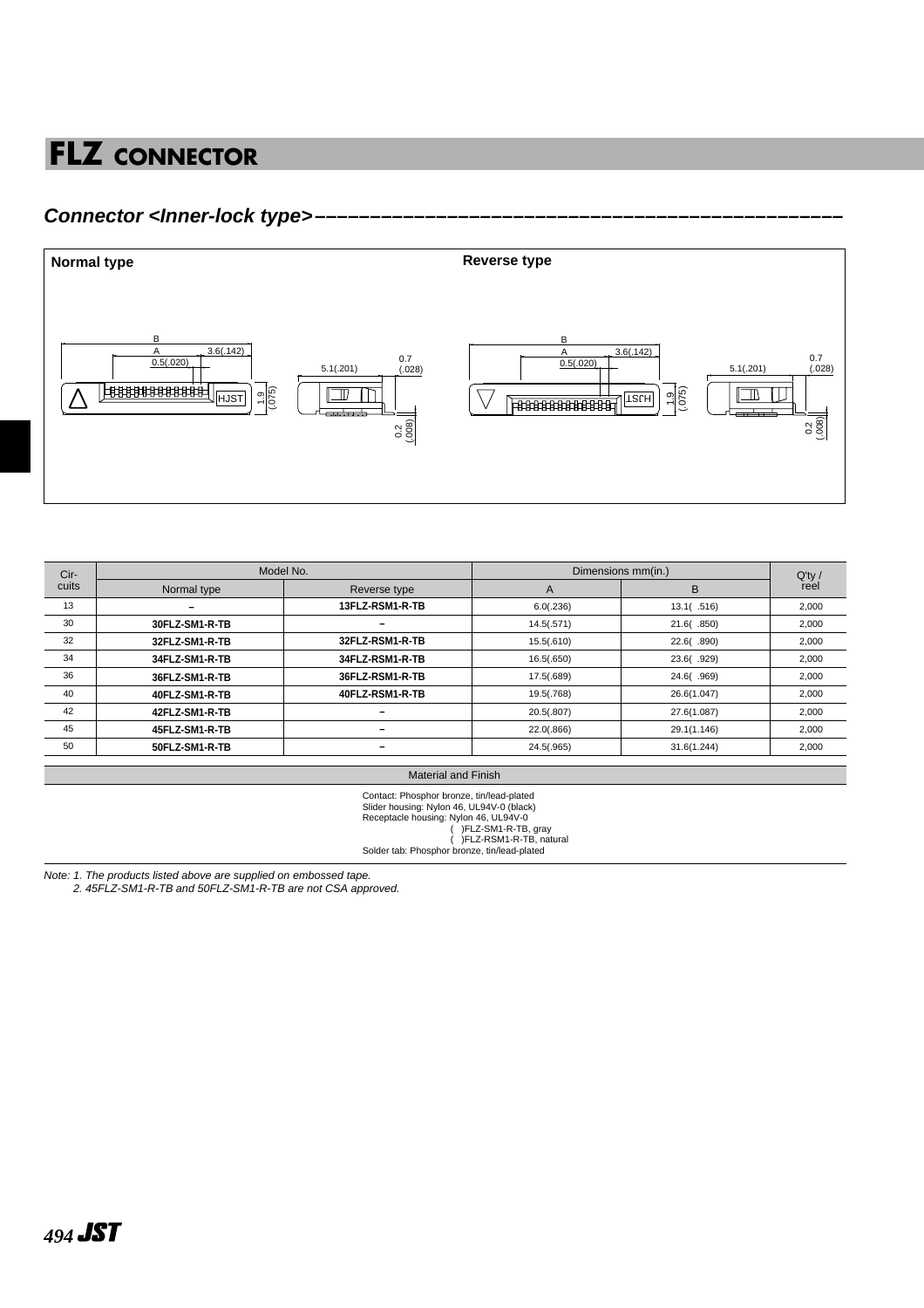### **Taping specifications**



| <b>Circuits</b> | Taping dimensions mm(in.) |             |             | Reel dimen-<br>sions mm(in.) | $Q'$ ty / |
|-----------------|---------------------------|-------------|-------------|------------------------------|-----------|
|                 |                           |             | W           | W <sub>1</sub>               | reel      |
| 6 to 8          | 7.5(.295)                 |             | 16.0( .630) | 17.5(.689)                   | 2,000     |
| 9 to 24         | 11.5(.453)                |             | 24.0(.945)  | 25.5(1.004)                  | 2,000     |
| 25 to 30        | 14.2(.559)                | 28.4(1.118) | 32.0(1.260) | 33.5(1.319)                  | 2,000     |
| 32 to 50        | 20.2(.795)                | 40.4(1.591) | 44.0(1.732) | 45.5(1.791)                  | 2,000     |

Note:

- 1. Specifications conform to JIS C 0806. The tape width, connector recess dimensions, etc. are determined by the number of circuits and external shape of the connector to be loaded.
- 2. Specifications are subject to change without prior notice.

### Lead section dimensions of FFC and FPC -